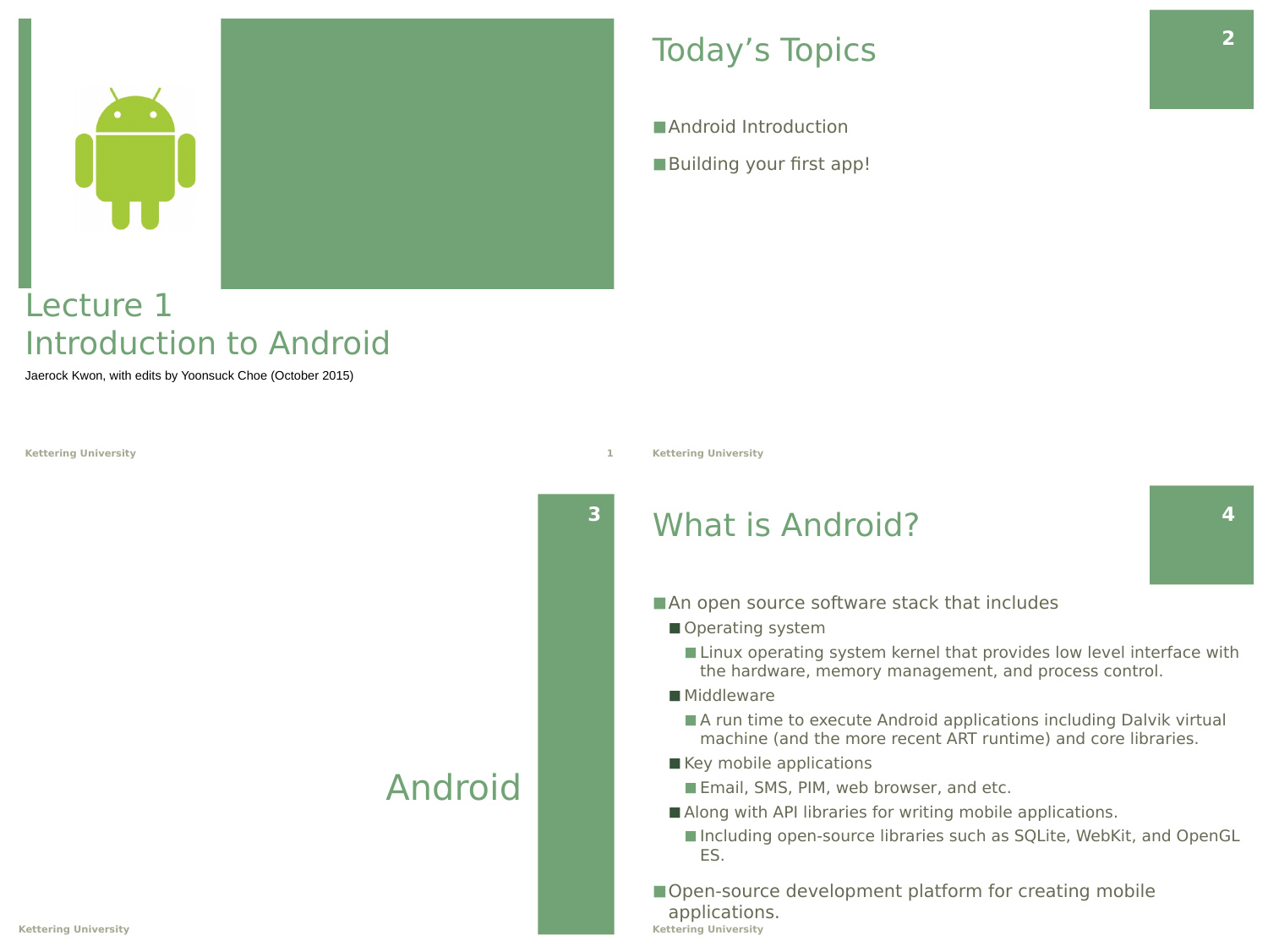### Android

### ■Complete

■ A complete set of software for mobile devices: an OS, middleware, and key mobile apps.

#### ■Open

■ It was built to truly open.

### **■Equal**

- All apps are created equal.
- No different between the phone's core apps and third-party apps.
- Equal access to a phone's capabilities.

#### ■ Breaking down app boundaries

■ Fast & easy app development

#### **Kettering University**

# Introducing the Development Framework

## Android SDK Features

- No licensing, distributions, or development fees or release approval processes.
- GSM, EDGE, and 3G networks for telephony and data transfer
- Full multimedia hardware control
- APIs for using sensor hardware including accelerometer and the compass.
- APIs for location based services
- $\blacksquare$  IPC

**5**

**7**

CIOFCND

- Shared data storage
- Background applications and processes.
- Home screen widgets, Live Folders.
- HTML5 WebKit-based web browser

■ And many more... **Kettering University**

### Android SDK

- ■The Android SDK includes
	- The Android APIs
		- The core of the SDK
	- Development tools
		- These tools let you compile and debug your app.
	- The Android Virtual Device Manager and Emulator
		- Android Emulator:
			- You can see how your applications will look and behavior on a real Android device
			- All Android applications run within Dalvik VM / ART run time.
	- Documentations
	- Sample code

**6**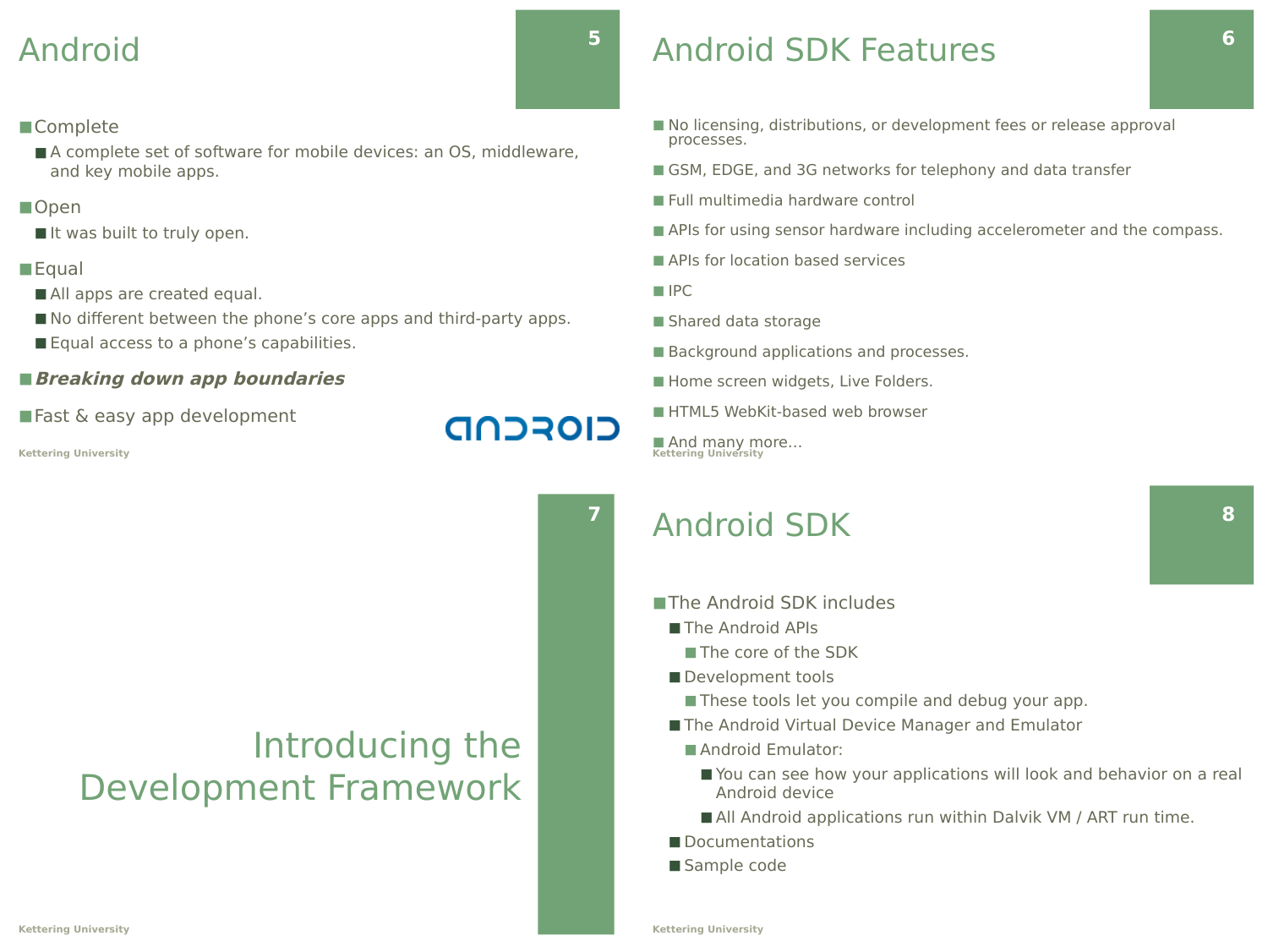### Android Studio: IDE

for creating Android projects.

■ Eclipse with the ADT Plugin.

Application Framework

■Uses Gradle for bulding the apps and packages.

■ There was no dedicated IDE for Android from Google prior to Android

■ Android has a special plug-in for Eclipse IDE (ADT Plugin for Eclipse)

■ ADT Plugin tightly integrates Eclipse with the Android Emulator and

■ Android Studio

■Eclipse IDE:

■ ADT Bundle

**Kettering University**

Studio

■New IDE from Google

debugging tools.



**1 1**

### Android Software Stack **1**

### Android architecture



**Kettering University**

### Libraries

**0**

- Android offers developers the ability to build rich and innovative
- Developers have full access to the **same** framework APIs used by the core applications.
- Underlying all applications is a set of services, including
	- View System

applications.

- can be used to build an application, including lists, grids, text boxes, buttons, and even an embeddable web browser
- Content Providers
	- enable applications to access data from other applications (such as Contacts), or to share their own data
- A Resource Manager
	- provides access to non-code resources such as localized strings, graphics, and layout files
- A Notification Manager
	- enables all applications to display custom alerts in the status bar
- An Activity Manager
	- manages the lifecycle of applications and provides a common navigation backstack

#### **Kettering University**

- A set of C/C++ libraries used by various components of the Android system.
	- System C library
		- Tuned for embedded Linux-based devices
	- Media Libraries
		- Based on PacketVideo's OpenCORE; the libraries support playback and recording of many popular audio and video formats, as well as static image files
	- Surface Manager
		- Manages access to the display subsystem and seamlessly composites 2D and 3D graphic layers from multiple applications
	- LibWebCore
		- A modern web browser engine which powers both the Android browser and an embeddable web view
	- SGL/ 3D libraries
		- SGL: underlying 2D graphics engine
		- An implementation based on OpenGL ES 1.0 APIs; the libraries use either hardware 3D acceleration (where available) or the included, highly optimized 3D software rasterizer
	- FreeType
		- bitmap and vector font rendering
	- SQLite
	- A powerful and lightweight relational database engine available to all applications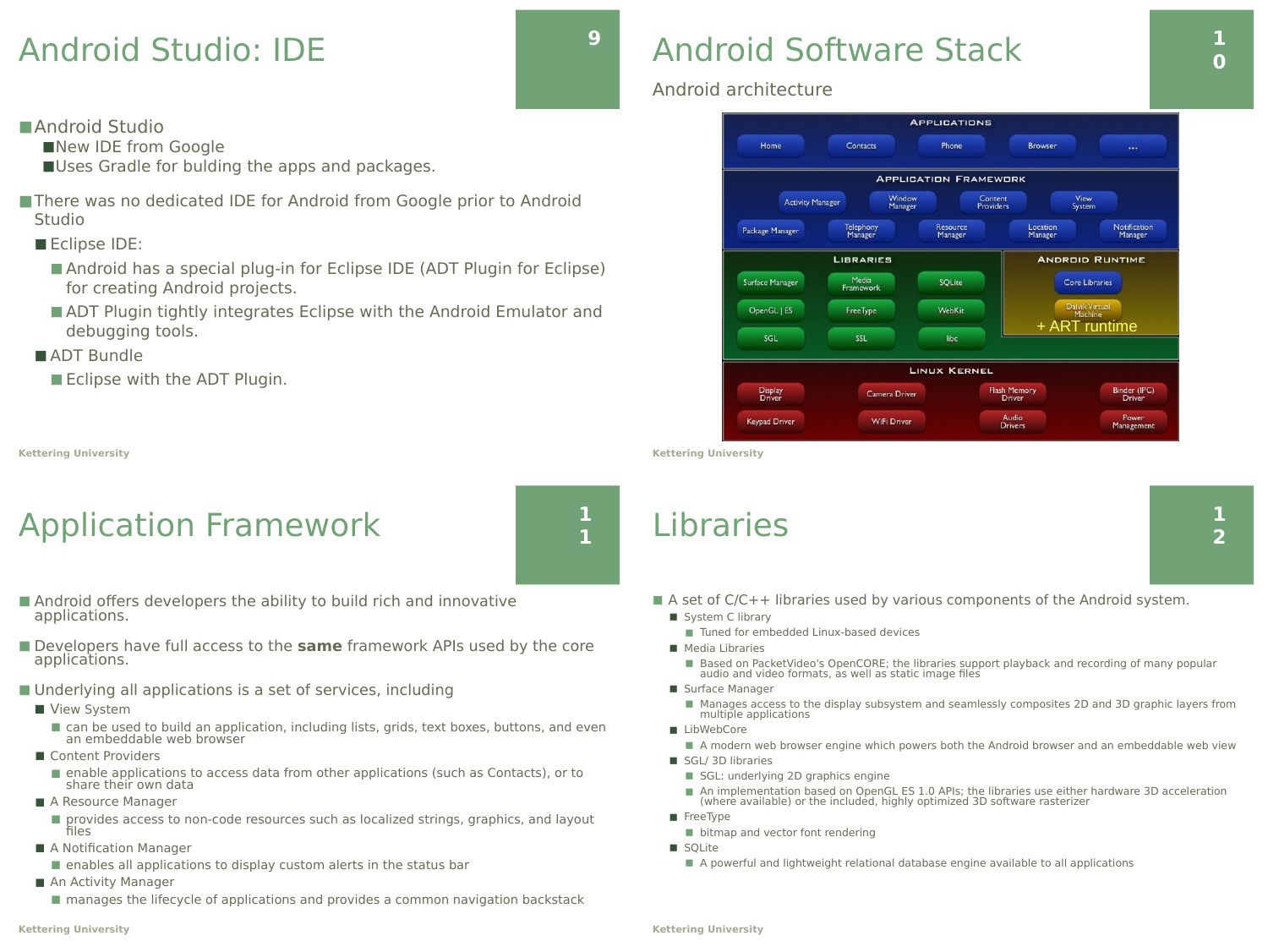### Android Run-time

- ■Android includes a set of core libraries that most of the functionality available in the core libraries of the Java programming language.
- Every Android app runs in its own process with its own instance of the Dalvik virtual machine or ART runtime.
- The Dalvik VM executes files in the Dalvik Executable (.dex) format. Dalvik uses a Just-in-Time model (JIT).
- ART, a new runtime. It is compatible with DEX. ART uses Aheadof-Time model (AOT) for improved performance.

### Java

- ■A programming language
	- $\blacksquare$  Syntax is very similar to  $C++$  but different!
- ■A virtual platform
	- Java virtual machine is a software machine or hypothetical chip.
		- Note: The Dalvik virtual machine in Android is optimized for small footprint machine.
	- Bytecodes (cross-platform binary code)
		- .class binary file of bytecodes
- ■A class libraries
	- APIs for GUI, data storage, I/O, networking, and etc.

**Kettering University**

### Java language

- No code outside of the class definition.
- ■Single inheritance only.
- Only one top level public class in a file
	- The file name should be same as the public class name.

**1 6**

Java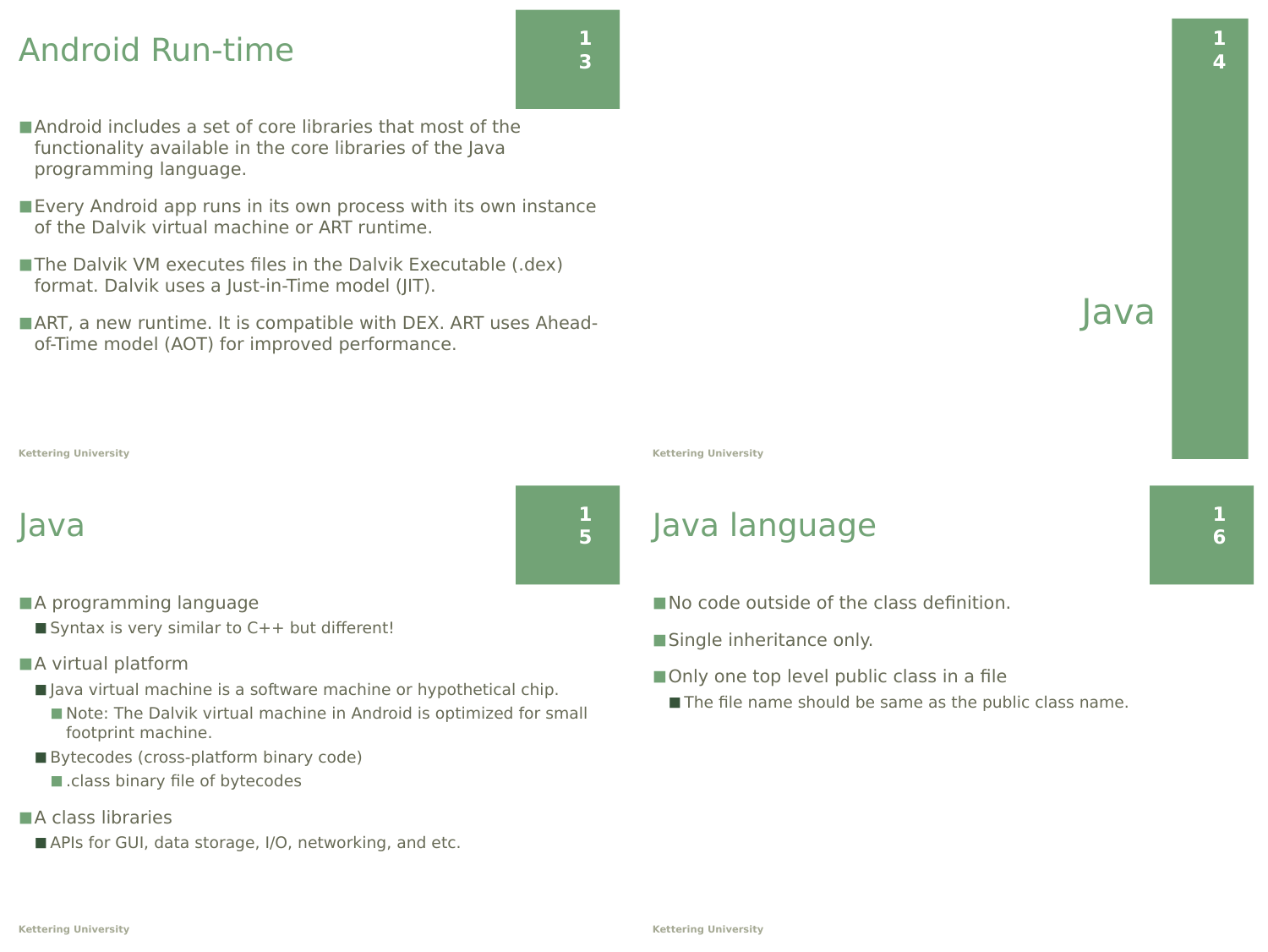### Java Bytecode &Virtual Machine

### **1 7**

**1 9**

- ■Bytecode (the class file) is an intermediate representation of the program.
- You can consider bytecode as the machine code of the Java Virtual Machine.
- Java interpreter starts up a new virtual machine when it runs a Java bytecode.

#### **Kettering University**

### Passing Arguments

■Primitive type:

- Pass by value:
	- The called method has a copy of the value.
	- The method cannot pass changed value in the argument to the caller.
- ■Reference type:
	- Pass by reference:
		- The called method has a copy of the reference.
		- The method accesses the same object!

# Package and Reference

#### ■Packages and import

- A package is a bunch of classes and interfaces.
	- Library of classes
- You can import packages that you need.
	- Example) import android.os. Bundle

### ■Reference

- No pointers!
	- Java doesn't have pointer variables.
	- Reference variables are equivalent in concept.
- Objects and Arrays are reference types
	- Primitive types are stored as values

**Kettering University**

### Inheritance

### ■Keyword extends to inherit from a superclass.

#### ■Example

■ package edu.kettering.hellokettering;

import android.os.Bundle;

public class HelloKettering **extends** *AppCompatActivity* { /\*\* Called when the activity is first created. \*/ @Override public void onCreate(Bundle savedInstanceState) {

 super.onCreate(savedInstanceState); setContentView(R.layout.main);

 } }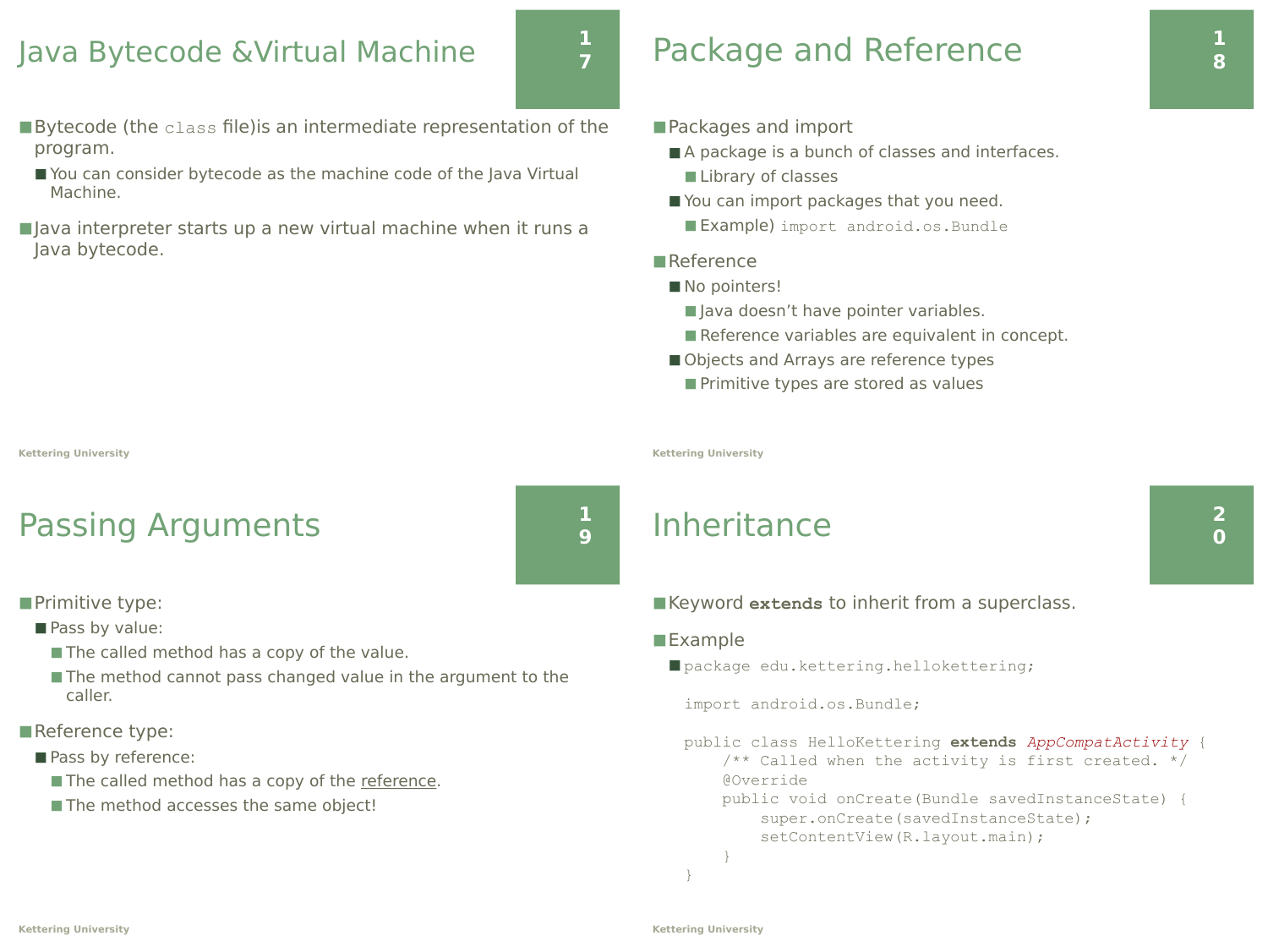# Developing for Mobile Apps

**Kettering University**

## Designing for Performance

**2 3**

**2**

■Being fast and efficient

- http://developer.android.com/training/articles/perf-tips.html
- Avoid creating short-term temporary objects.
	- Fewer objects created mean less-frequent garbage collection
- Avoid internal getter/setters
	- $\blacksquare$  Excellent habits for C++, but not for Android.
	- Direct field access is about 7x faster than invoking a trivial getter/setter.
- Use static final for constants
- Use enhance for loop syntax

### **<sup>1</sup>** Design Considerations

- Small and portable mobile devices
	- Offer exciting opportunities for software development.
	- But consider limitations
		- Low processor power
		- Limited RAM/permanent storage capacity
		- Small screen size
		- High costs associated with data transfer
		- Slow data transfer rates with high latency
		- Unreliable data connections
		- Battery life!
- Designing for Android
	- Performance
- Responsiveness
- Seamlessness

**Kettering University**

## Designing for Responsiveness

Application Not Responding (ANR)

- Activity Manager and Window Manager monitor application responsiveness.
- Android display the ANR dialog when it detects one of following conditions
	- No response to an input event within 5 seconds
	- A BroadcastReceiver hasn't finished executing within 10 seconds

#### ■ How to avoid ANR?

- When an Android app runs on a single thread, any lengthy operation (network, database, computationally expensive calculation) could invoke the ANR.
- Consider making a child thread to do the lengthy operation.

Wait

Force close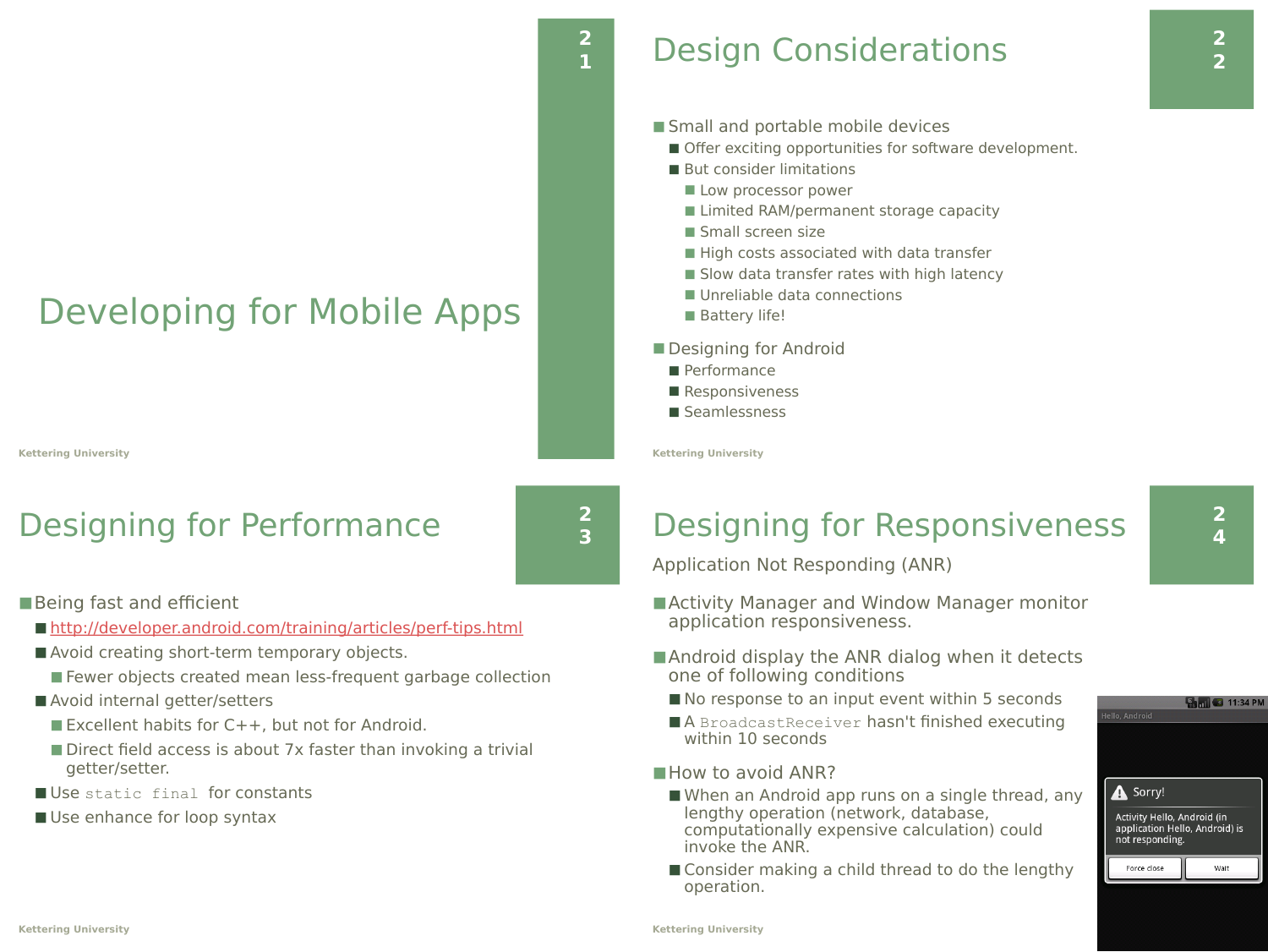### Designing for Seamlessness

- Your application can cause problems under the multitasking environment when you ignore seamlessness issues.
- ■Be a good citizen!
- Save instance state
	- Keep in mind that Android is a mobile platform.
	- Another app can pop up anytime over your own app
- Use a thread when you need to do a lot.
	- Avoid the ANR.
- Use multiple screens when necessary.
- Design your UI to work with multiple screen resolutions
- Assume the network is slow
- Don't assume touchscreen or keyboard
- Do conserve the device battery

#### **Kettering University**

# Creating an Android Project

- Application Name
- App name: appears to users.
- ■Project Name
- Name for your project directory.
- ■Package Name
- Must be unique across all packages on the Android system.
- For this, use the reverse domain name of your organization.
- ■Minimum Required SDK
- The lowest version of Android that your app supports.
- ■Target SDK
- The highest version of Android with which you have tested with your app. **Kettering University**

 $\circledR$ 

#### **2 7** lew Android Application The prefix 'com.example.' is meant as a placeholder and should not be used dication Name: O My First App ect Name: 0 MyFirstApp e & com example myfirstand SDK: 0 API 17: Android 4.2 (Jelly Be API 17: Android 4.2 (Jelly Bean Jolo Light with Dark Action Ra

< Back **Next>** Finish Cancel

**2 5**

Building Your First App

**Kettering University**

### Directories and Files

### ■AndroidManifest.xml

 $\blacksquare$  It describes the fundamental characteristics of the app.

#### $\blacksquare$ src/

■ Your app's main source files.

#### $r$ res/

- Contains several sub dirs.
- drawable-hdpi/
	- Drawable objects (bitmaps) for high-density screen.
- $\blacksquare$  layout/
	- Files that define your app's user interface
- values/

■ XML files that contains a collection of resources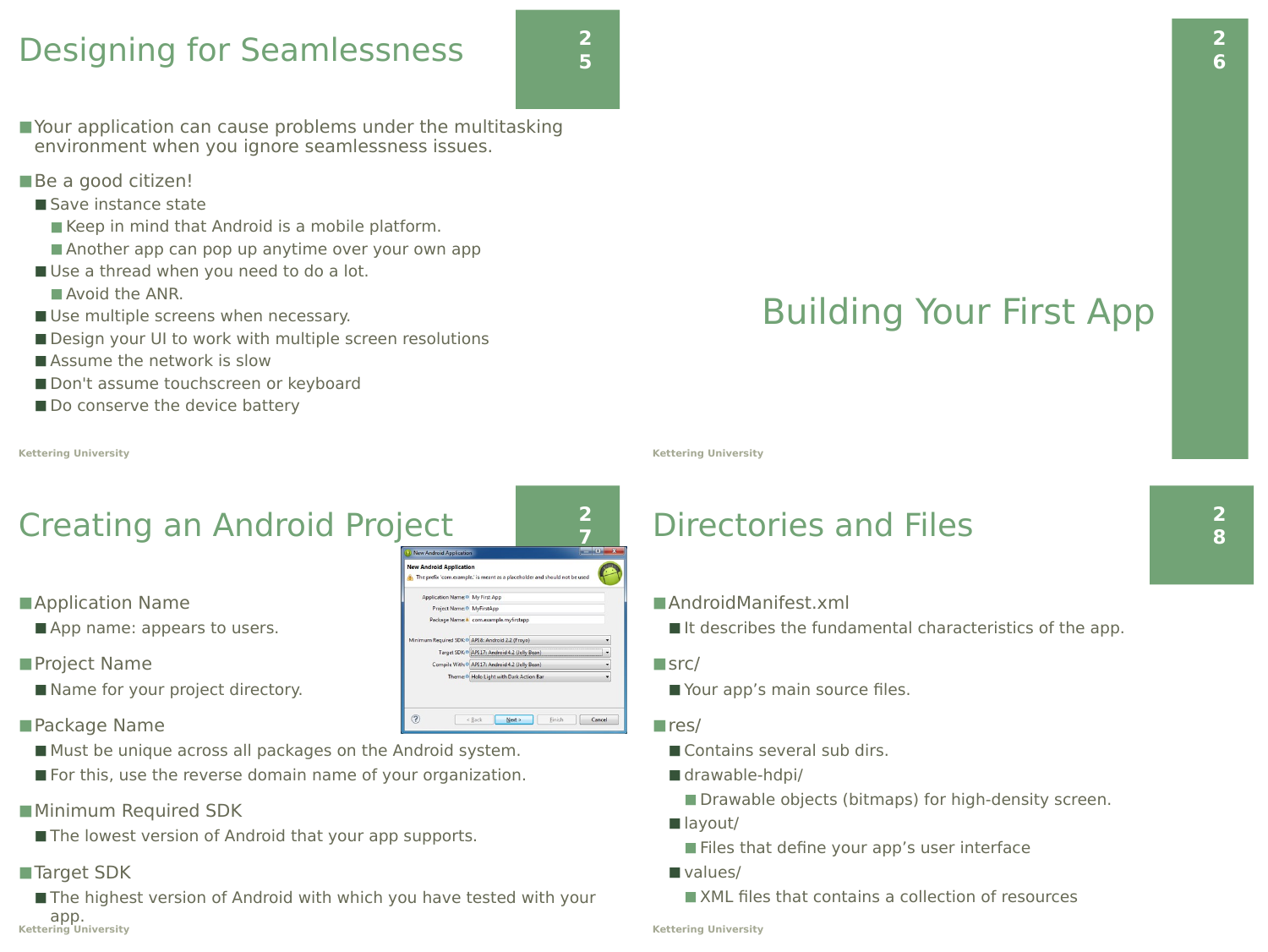### Using a Real Device

**2 9**

**3**

■ Enable USB debugging on your device.

- Settings > Applications > Development for Android 3.2 or older
- $\blacksquare$  Settings > Developer options for Android 4.0 or newer.
	- This menu item is hidden.
	- Settings > About phone and find Build number item. Tap it seven times.

**Kettering University**

## Building a User Interface

### Using the Emulator

- Android Virtual Device (AVD) must be created.
	- Window > Android Virtual Device Manager.
	- Device Definitions tab.
	- Choose Nexus 4 by Google.
	- Click Create AVD...

|                 | Android Virtual Devices Device Definitions                                        |                                        |     |    |                   |         |
|-----------------|-----------------------------------------------------------------------------------|----------------------------------------|-----|----|-------------------|---------|
|                 | List of existing Android Virtual Devices located at C:\Users\android\.android\avd |                                        |     |    |                   |         |
| <b>AVD Name</b> |                                                                                   | Target Name Platform API Level CPU/ABI |     |    |                   | New     |
|                 | V AVD_for_Galaxy_Nexus Android 4.2                                                |                                        | 4.2 | 17 | ARM (armeabi-v7a) | Edit    |
|                 |                                                                                   |                                        |     |    |                   | Delete  |
|                 |                                                                                   |                                        |     |    |                   | Repair  |
|                 |                                                                                   |                                        |     |    |                   | Details |
|                 |                                                                                   |                                        |     |    |                   | Start   |
|                 |                                                                                   |                                        |     |    |                   | Refresh |

### **<sup>1</sup>** View and ViewGroup

■ View objects are UI widgets such as buttons and text fields.

- ■ViewGroup objects are *invisible* view containers.
	- Define how the child views are laid out. (e.g. grid or vertical list).
- Open activity main.xml from res/layout/

#### ■Layout

- Relative/Linear/Absolute/Frame/Table/GridLayout
- We will cover these in a lecture later.
- Also see the more recent construct called Fragments.
	- Modular design enables easier composition of multiple View-like objects for large screens.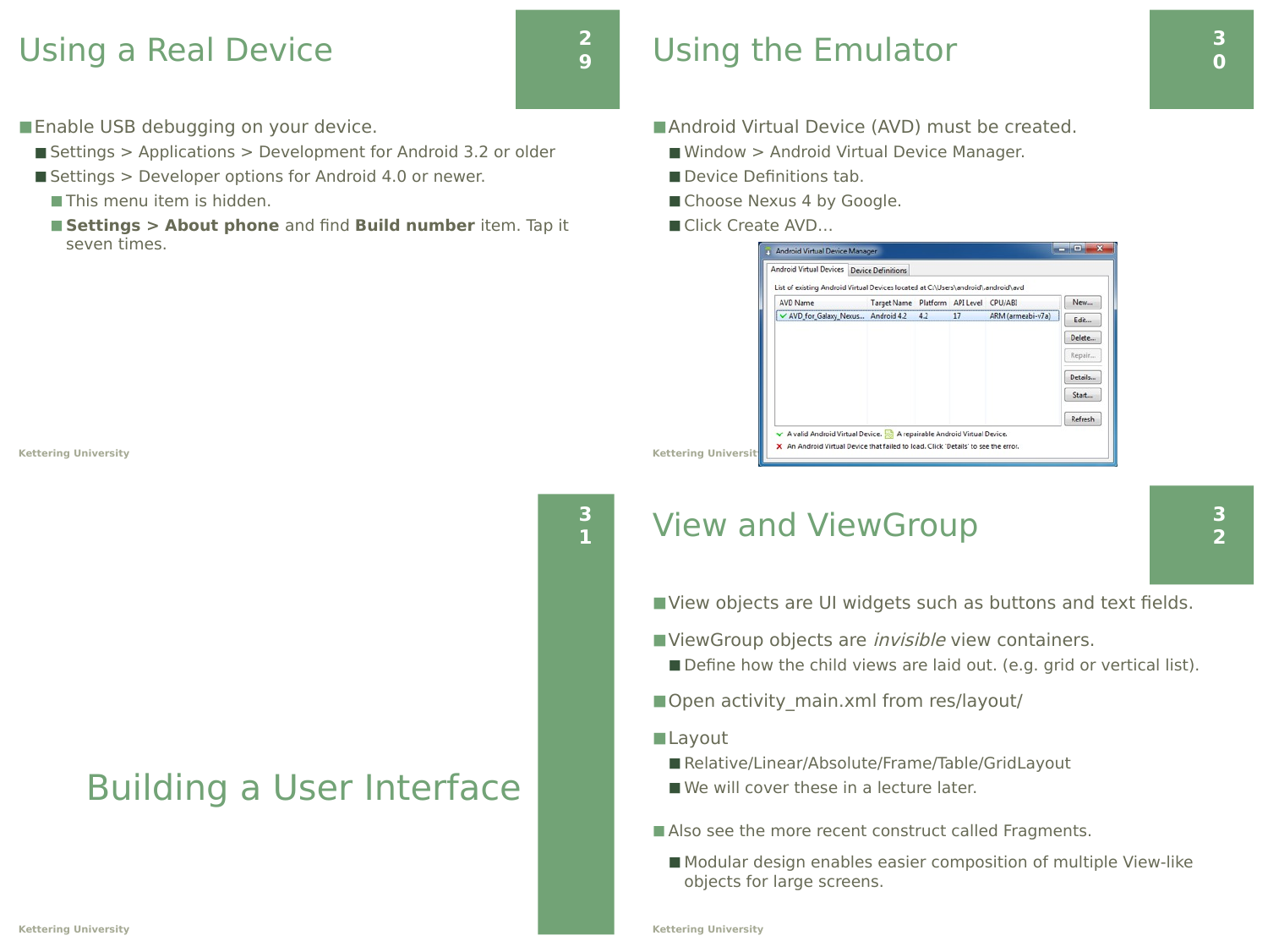### Add a Text Field

android: ayout\_alignLeft= "@ + id/textView 1" < EditText android: $id = "@ + id/ed \#Text1"$ android: layout width= "w rap\_content" android: layout height= "w rap\_content" android: layout below = " $@ + id$ /textView 1" android:layout\_m arginTop= "17dp" and roid:em  $s = \sqrt{T10}$ " >

- Place the Text Field at below of textView1.
- Take a peek in activity main.xml
	- $\blacksquare$  id: a unique id for the view.
		- The @ sign is required to refer to any resource object from XML
		- The + sign to *define* a resource id. The id will be automatically generated by the SDK tools.
	- layout width/height: size of the view
		- $\blacksquare$  wrap content: as big as needed to fit the contents of the view.
	- layout alighLeft/below: relative layout.
	- layout marginTop: top margin.
	- $\blacksquare$  em: a unit of width in the filed the typography.

### Add a Button

android:layout\_he*i*ght= *"w rap\_content"*<br>android:layout\_alignBottom = *"@ + id/editText1 "* < Button android: $\mathbf{d} = \mathbf{a} + \mathbf{i}d\mathbf{b}$ utton $1$ " android:layout\_width= "wrap\_content" android: layout height= "w rap\_content" android: layout\_alignParentRight= "true" android: $text = "a string/button send" >$ 

■Change the Text, "Button" to "Send."

- Using a String resource
	- res/values/strings.xml
	- Add "button\_send" with "Send" as its value.

**Kettering University**

### Accessing to a View

#### ■Add "android:onClick attribute to the Button and set its attribute "sendMessage"

- Open the MainActivity class (src/)
- Add this corresponding method.
	- $\blacksquare$ /\*\* Called when the user clicks the Send button \*/ public void sendMessage(View view) { // Do something in response to button

Respond to the Send Button

}

**Kettering University**

- This generates an error:
	- Automatic Building!
	- Suggests possible fixes.
		- Select "import View"
		- import android. view. View; is automatically added.

### findViewById

- ■A special class R!
	- All resource IDs are defined in your project's R class.
	- The R class is generated by the SDK tool.
- ■Accessing to a resource:
	- $\blacksquare$  In XML: @type/id
	- In code: R.type.id
		- Example) a string resource hello (@string/hello) can be accessed by the name **R.string.hello**.
- ■Add this code to the **sendMessage** method.
	- $\blacksquare$  EditText editText1 = (EditText)findViewById(R.id. *editText1);*
	- TextView textView1 = (TextView)findViewById(R.id.textView1);
	- $\blacksquare$  textView1.setText(editText1.getText());